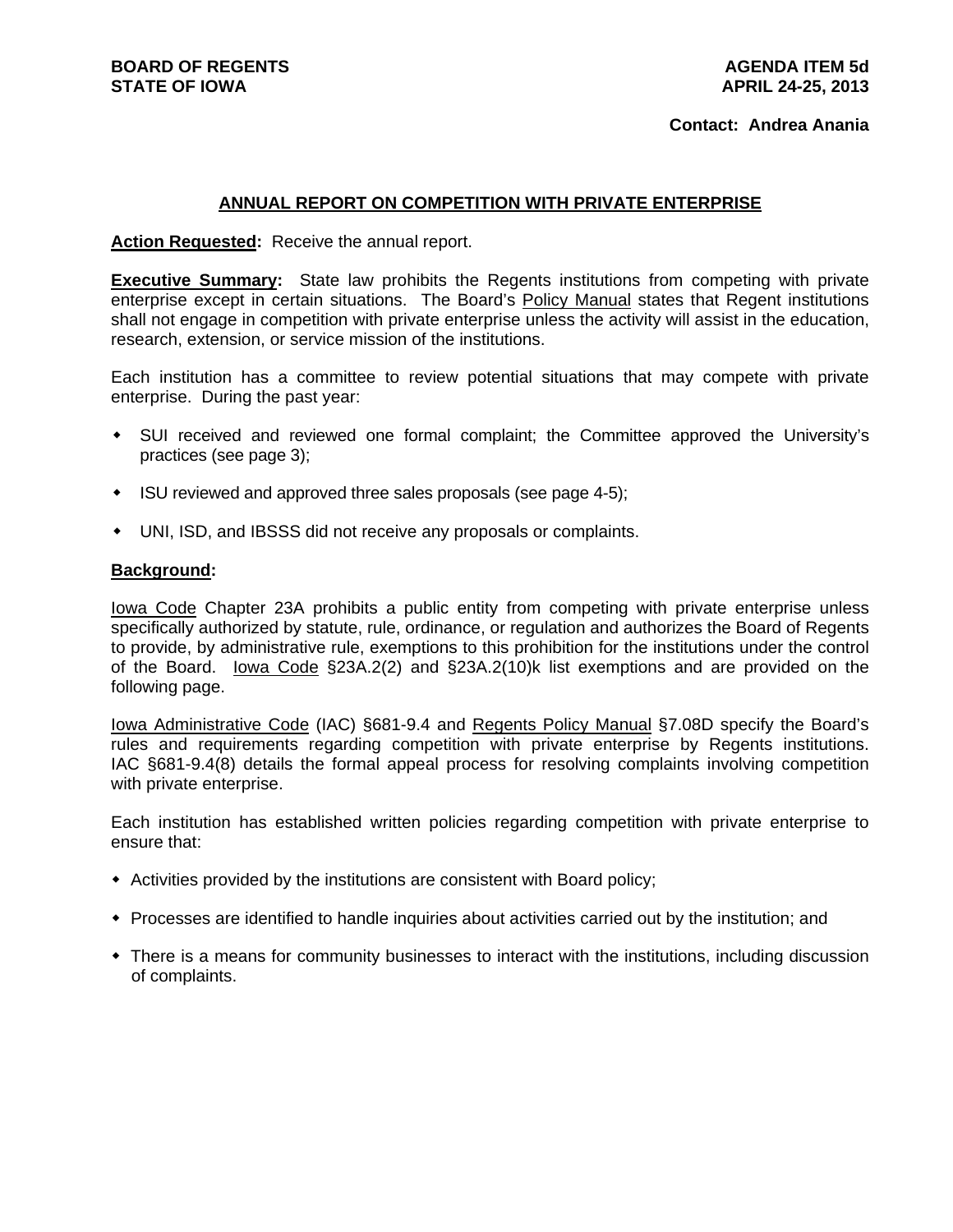# **Exemptions from Competition with Private Enterprise**

**Iowa Code §23A.2(2)** The state Board of Regents or a school corporation may, by rule, provide for exemption from the application of this chapter for any of the following:

- a. Goods and services that are directly and reasonably related to the educational mission of an institution or school.
- b. Goods and services offered only to students, employees, or guests of the institution or school and which cannot be provided by private enterprise at the same or lower cost.
- c. Use of vehicles owned by the institution or school for charter trips offered to the public, or to full, part-time, or temporary students.
- d. Durable medical equipment or devices sold or leased for use off premises of an institution, school, or University of Iowa Hospitals or Clinics.
- e. Goods or services which are not otherwise available in the quantity or quality required by the institution or school.
- f. Telecommunications other than radio or television stations.
- g. Sponsoring or providing facilities for fitness and recreation.
- h. Food service and sales.
- i. Sale of books, records, tapes, software, educational equipment, and supplies.

**Iowa Code §23A.2(10)k**  This chapter does not apply to the following on-campus activities of an institution or school under the control of the state Board of Regents or a school corporation:

- (1) Residence halls.
- (2) Student transportation, except as specifically listed in §23A.2(2)(c).
- (3) Overnight accommodations for participants in programs of the institution or school, visitors to the institution or school, parents, and alumni.
- (4) Sponsoring or providing facilities for cultural and athletic events.
- (5) Items displaying the emblem, mascot, or logo of the institution or school, or that otherwise promote the identity of the institution or school and its programs.
- (6) Souvenirs and programs relating to events sponsored by or at the institution or school.
- (7) Radio and television stations.
- (8) Services to patients and visitors at the University of Iowa Hospitals and Clinics, except as specifically listed in §23A.2(2)(d).
- (9) Goods, products, or professional services which are produced, created, or sold incidental to the schools' teaching, research, and extension missions.
- (10) Services to the public at the Iowa State University College of Veterinary Medicine.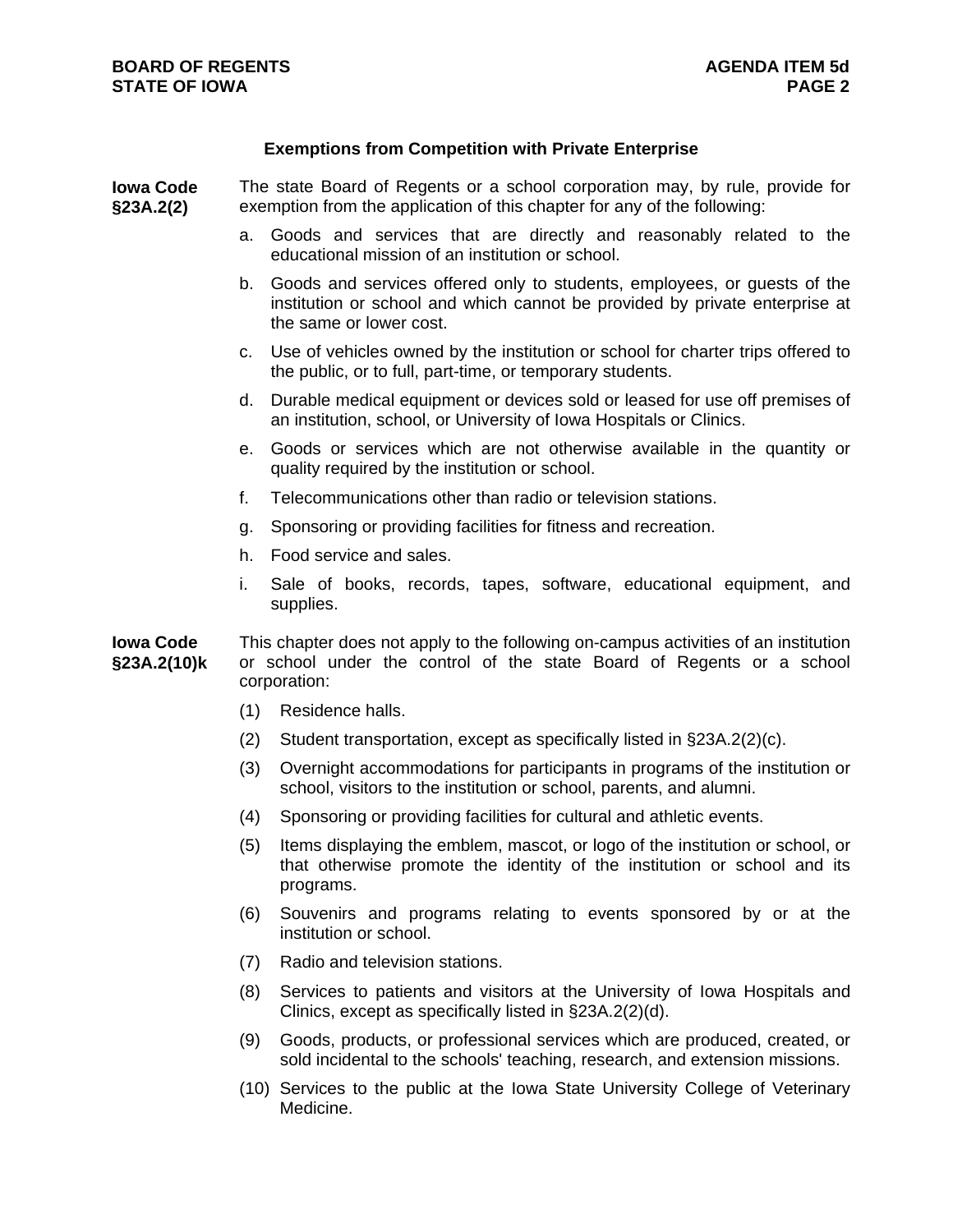# **UNIVERSITY OF IOWA**

# OFFICE OF THE STATE ARCHAEOLOGIST (OSA)

Rolling Hills Consulting Services, L.L.C. alleged that OSA's contractual archaeological services to private and public agencies were in violation of state law and University policy prohibiting competition with private enterprise.

OSA has primary responsibility for the: (1) discovery, location, and excavation of archaeological sites; and (2) recovery, restoration, and preservation of archaeological remains in and for the state of Iowa. Also, OSA is charged with maintaining the Iowa Archaeological Site File and Database, which is available to archaeologists, students, and the general public.

Services provided by OSA to other state agencies would fall under the definition of "political subdivision". Therefore, Chapter 23A – "Noncompetition by Government" is not applicable as OSA is not providing the services "to the public".

With respect to OSA's provision of services to private third parties, there are a several statutory and administrative law exemptions for Regents' institutions. These exceptions are generally related to goods, products, and services that are directly and reasonably related to the institution's mission of research, public service, and education.

The University reports that: (1) archaeological research services provided by OSA (via contract and grant-funding) are directly related to and enhance the missions as nearly all service requests are driven by state and federal compliance legislation that exists because of a perceived public good; (2) the information gathered is entered into the publically-accessible Iowa Archaeological Site File and Database; and (3) OSA contributes to SUI's educational mission by providing necessary resources for students.

Based upon the above information, the recommendation of the Committee was that the practices of the OSA did not violate statutory law and institutional policies prohibiting competition with private enterprise. Rolling Hills Consulting Services was informed of the Committee's recommendation and the Senior Vice President's subsequent affirmation of the recommendation.

# **IOWA STATE UNIVERSITY**

#### AUTOMATED BOREHOLE TEST DEVICE

A prototype automated borehole test device was developed through the joint efforts of an Iowabased geotechnical instruments company and an ISU research group. This privately funded project was conducted under ISU's Institute for Physical Research and Technology (IPRT) Company Assistance program. The goal of the program is to help Iowa companies realize commercial impacts through research and development of their products.

As part of this ongoing effort, IPRT requested approval to operate a fee-for-service rental program using the prototype device. The rental program is not intended to compete with the Iowa-based geotechnical company but rather to: (1) serve as a way to increase awareness; (2) generate interest in the equipment; and (3) provide potential customers with a mechanism for trying the prototype equipment without investing in equipment they have not tested.